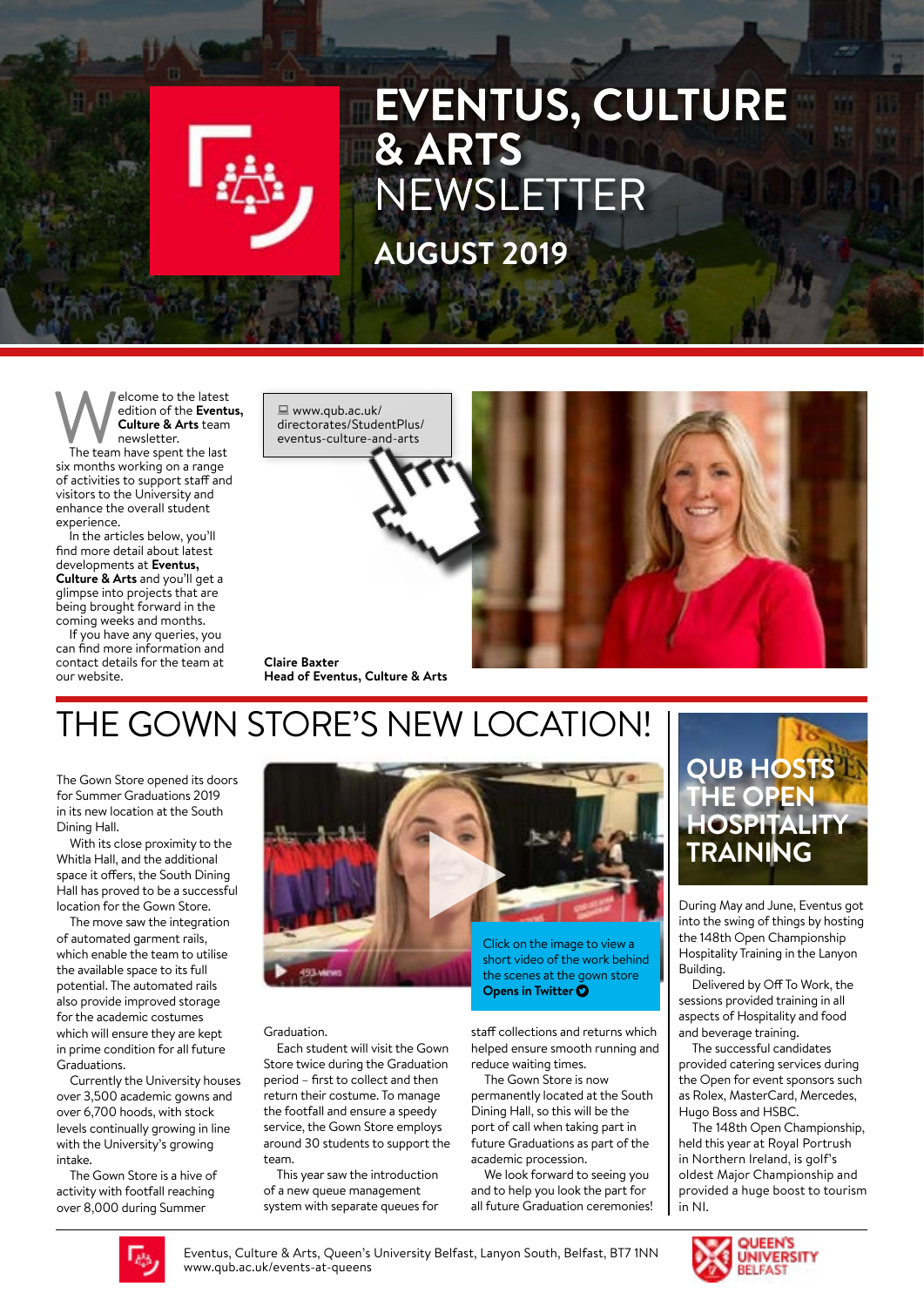## STAFF'S GRADUATION CONGRATULATORY VIDEO MESSAGES

Summer Graduation 2019 took place during June and July and a number of well received changes were put in place, including an increase in the number of

ceremonies which allowed student to celebrate with more of their family and friends. One of the most popular

changes was the introduction of

congratulatory video messages from School staff, played at each ceremony.

A link to each of the videos is included below.



School of Electronics, Electrical Engineering and Computer Science



School of Social Sciences, Education and Social Work



Stranmillis University College



Queen's Management School

#### STUDENTS' UNION SHOP

Queen's 2019-20 Academic Diaries are now in stock in a variety of vibrant colours and sizes from the SU Shop.

The diaries are available in A5 and A4 formats with options of 'Week to View' and 'Day to a Page'. The SU Shop are also offering a discount for the diaries for purchases over £15 – for more information contact: [lorraine.meneilly@qub.ac.uk](mailto:lorraine.meneilly%40qub.ac.uk%20?subject=)



School of Biological Sciences



School of Medicine, Dentistry and Biomedical Sciences / School of Nursing and Midwifery



School of Medicine, Dentistry and Biomedical Science



St Mary's University College



Are you planning to travel in GB or beyond this summer? Apply for a **Totum (NUS Extra)** discount card which will facilitate travel and other great discounts worldwide - the Totum card is available to staff too! Ask at the SU Shop for more info.



School of Natural and Built Environment



School of Electronics, Electrical Engineering and Computer Science / School of Psychology



School of Law



School of Mechanical and Aerospace Engineering

Looking for a Graduation 2019 memento? The SU Shop have a selection of **CLASS OF 2019** clothing available in a range of colours. These include clothing with the Queen's crest and Class of 2019 cords.

Pop in before they're gone!



School of Arts, English and Languages



Queen's Management School



School of History, Anthropology, Philosophy and Politics



School of Arts, History and Languages / School of Psychology



School of Mathematics and Physics



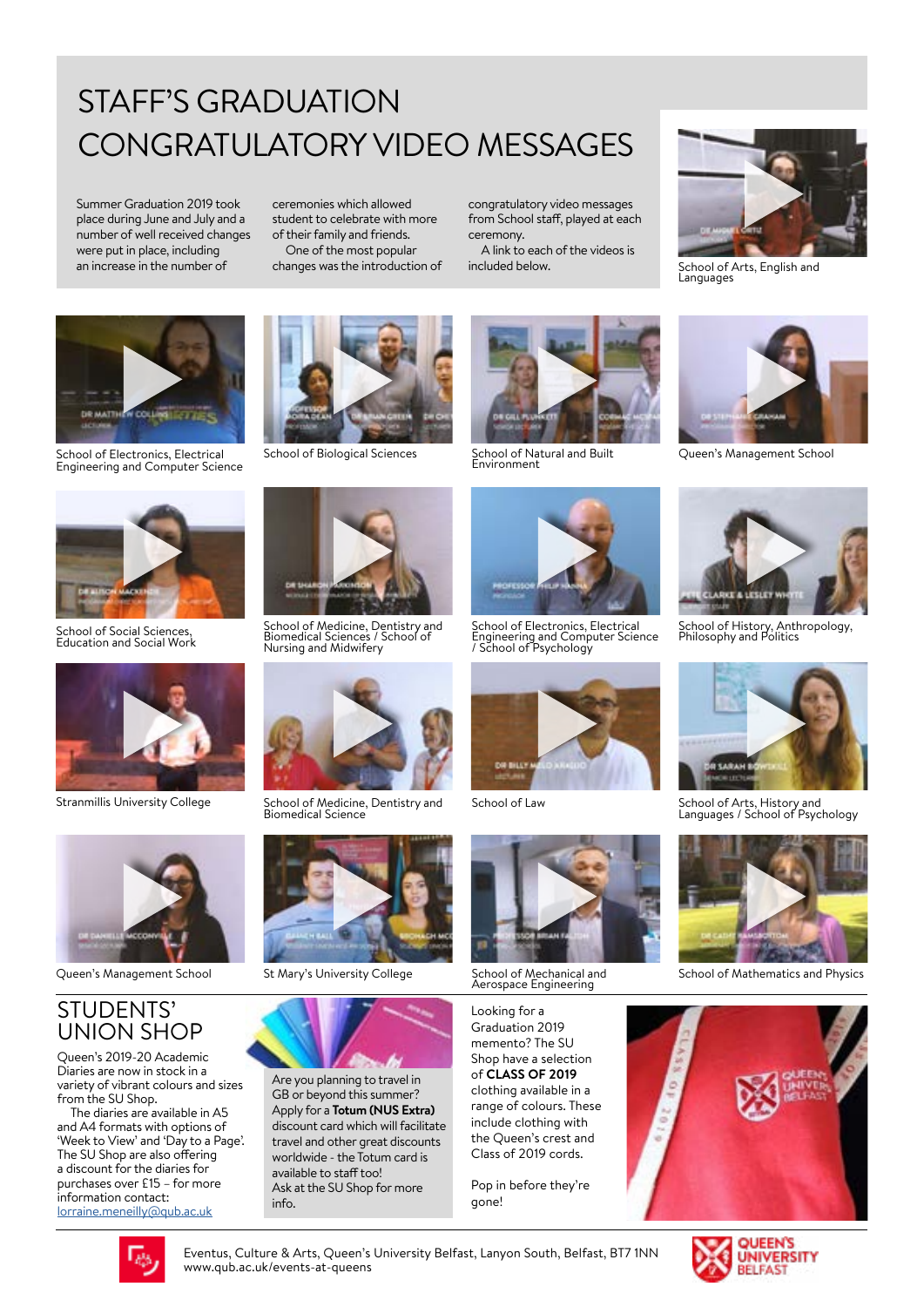#### **WEDDINGS AT QUEEN'S**

Wedding season is in full swing at the University with 8 happy couples tying the knot this Summer at Queen's.

During July and August, Queen's hosted 6 ceremonies at the Great Hall and 2 ceremonies at Riddel Hall.

The number of weddings at Queen's are increasing year on year, and with the



iconic buildings and beautiful backdrop, it's easy to understand why!

Queen's can host Weddings of up to 150 guests at its venues and is licensed to hold civil ceremonies allowing couples to have one



who is, or perhaps you're planning on popping the

venue for the entire day. Many of our couples are Queen's alumni so the University holds special memories for them.

If you are recently engaged or know someone question, please get in touch with Kirsty, our Wedding Coordinator, at weddings@qub.ac.uk

Wedding at Queen's will also be exhibiting at the annual Quirky Weddings Fair on Sunday 29 September at the Waterfront Hall.

#### **[www.quirkyweddings.co.uk](http://www.quirkyweddings.co.uk)**



Queen's is one of 13 key partners working with Visit Belfast on its latest digital-led marketing campaign aimed at increasing business tourism to Belfast and Northern Ireland.

The year-long campaign features a range of highprofile conference and event .<br>organisers, including some

of our academic colleagues, who are championing the city based on their own positive experience.

Since April, Belfast has secured more than 100 conferences, representing an economic impact of around £46 million – many of these through the help of a local

academic ambassador.

In line with the University's Conference strategy to impact global reputation through hosting and attending conferences, this campaign will further support this message by promoting the ability of Queen's and Belfast to deliver high quality events.

#### **TIMETABLING AND ROOM BOOKING**

The Timetabling and Roombooking Team have busy bees over the summer period!

The mammoth task of scheduling the 2019- 20 academic timetable has included placing 163,429.25 hours of teaching at 158 centrally bookable teaching rooms, 7 centrally bookable computing rooms and a variety of specialist school rooms.

Other tasks have included finalising the key booking dates for the 2020-21 academic year which details all the University core business that takes place across campus.

#### **CONFERENCES AT QUEEN'S**

April to September have been busy months at Queen's with a number of both internal and external conferences hosted at various locations across the campus.

This has included two conferences with over 800 registered delegates. In total there have been over 2,400 delegates from a wide range of international destinations including the USA, Canada, France, Hungary, Belgium, Germany, Italy and Russia.

In addition to classroom space and accommodation bookings at BT9, Queen's hosted receptions and gala dinners at the Whitla Hall and the Great Hall.

Other activities included a gin-tasting event and an early morning run organised around Belfast and the Lagan.



#### **WELCOME CENTRE AUTUMN CRAFT FAIR**

Queen's Welcome Centre will host its annual Autumn Craft Fair on **Wednesday 11 September from 10am-4pm** at the cloisters of the Lanyon Building's Quadrangle.

The Craft Fair showcases the work of many local artists and craftspeople and is an ideal opportunity to pick up a unique gift!





Eventus, Culture & Arts, Queen's University Belfast, Lanyon South, Belfast, BT7 1NN www.qub.ac.uk/events-at-queens